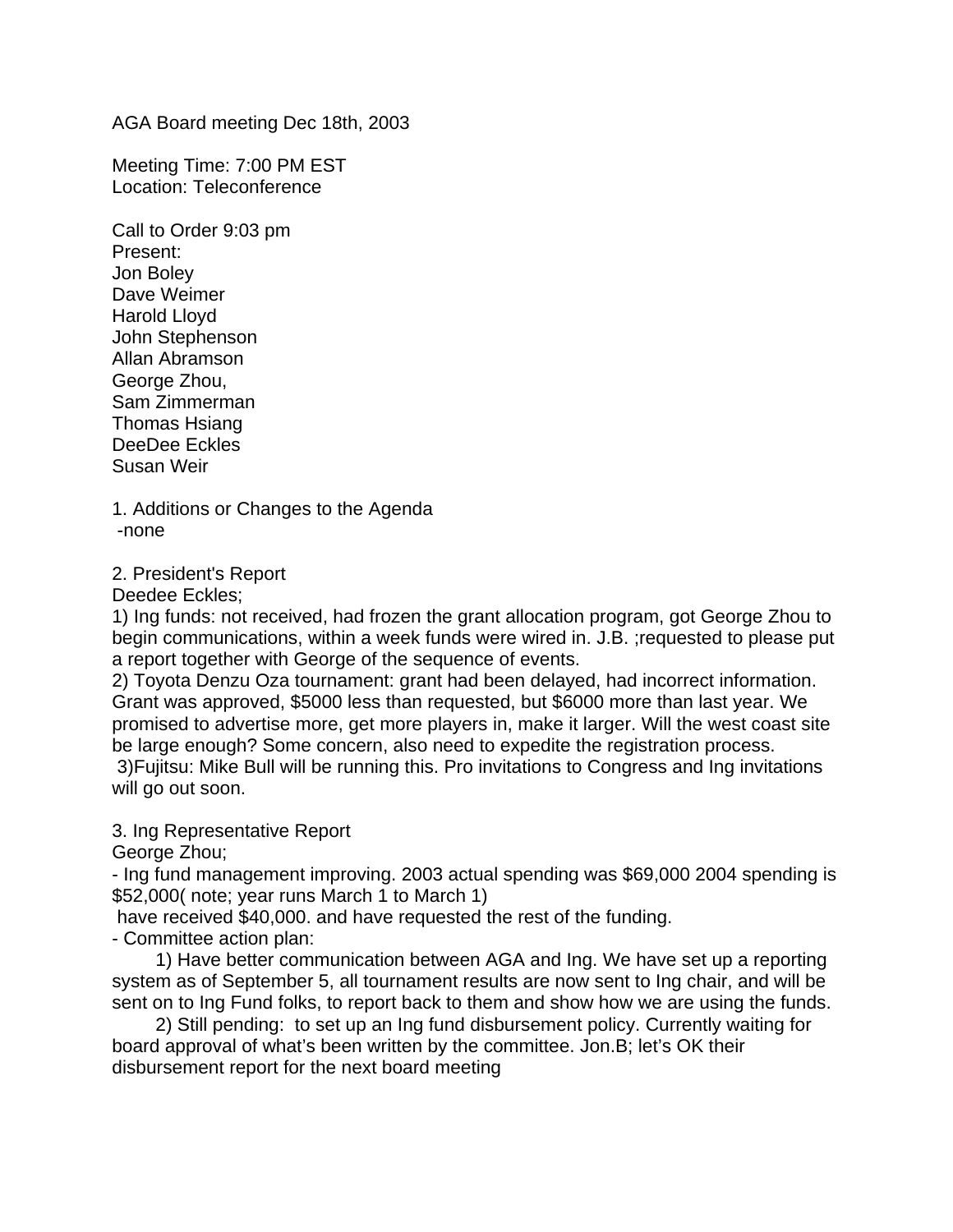# 4. Professional Liaison Report

### Thomas Hsiang;

 1) Clarification of pro participation in OZA. It is now resolved reasonably, the pros are OK with it. We should make a similar request for the Fujitsu from the organizers. Do we allow citizens, or residents? Japanese usually allow permanent residents, as well as citizens.

- AGA president should clear the matter with Fujitsu.

2) In general,with pro tournaments abroad: how do we choose? We need to have a policy. The AGA president should communicate with Jujo (APGA president) and offer help.

# 5. Election Committee Report

Sam Zimmerman;

 On the board replacements; we conducted a straw poll: East: lots of response for Bill Cobb, West: for Willard Haynes, but in general it was a weak response level. Central is close between Jeff Shaevel, Robert Cordingly. East region: 11 responses for Cobb, 1 for Saltman. Central : few clubs voted, about even. West, 5 for Hayes, 2 votes for Li.

6. Items for Decision

**a. Minutes:** last meeting's minutes approved. Moved and accepted

# **b. Appointments**

Filling three slots on the board.

-Central region: Robert Cordingly and Jeff Shaevel. D.W.; we should follow the straw vote closely. VOTE: H.L., D.W., J.B.: Shaevel J.S.: Cordingly

 - East region: Bill Cobb, Bill Saltman Noted that conflict of interest cannot be set by board, cannot be directed, unless a conflict actually comes up John S. noted that Cobb is currently paid for his work on the EJournal., perhaps not a good precedent. Further noted that these are interim appointments, these folks will need to stand for election in six months.

VOTE: J.B., H.L., D.W.: Cobb

J.S.: Saltman

-Western region: Willard Hayes, Jie Li .

VOTE: Unanimous for Hayes

 Noted : all candidates are excellent people, regrets that not all could be chosen to serve on the board.

**c. Motion** (submitted by David Weimer/Harold Lloyd)

Whereas, the composition of the Board will change as of January 1, 2004 with the seating of a newly elected board member;

And whereas, the Board is required to elect a chairman upon the election of new members;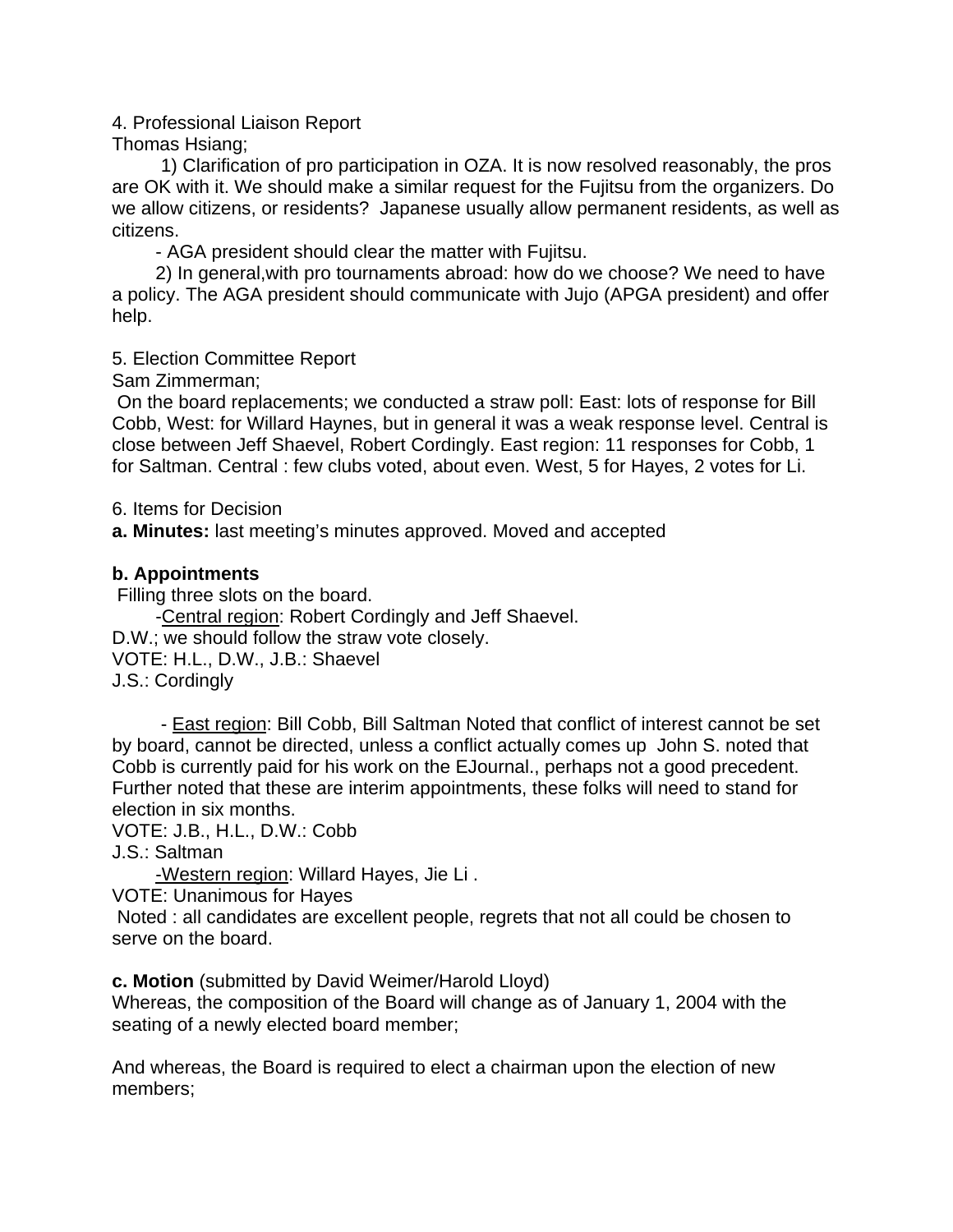Be it so moved that the Board will have a meeting on January 2, 2004. VOTE: unanimously approved.

**d. Motion** (submitted by David Weimer/Harold Lloyd)

Whereas, the previous Board decision to replace Chris Kirschner with Deedee Eckles as President of the AGA was made without proper consideration;

Whereas, Deedee Eckles stepped forward in a very difficult situation;

Whereas, presidential terms should be stipulated for the health of the organization;

Be it so moved that Deedee Eckles be thanked for her help in this trying situation and that Chris Kirschner be reinstated as President of the AGA with a Term lasting until June 1, 2004.

After a short discussion, it was moved and voted to table this motion until the January 2 meeting.

**e. Motion** (submitted by David Weimer/Harold Lloyd) Whereas, the AGA is in need of quality individuals at all times;

Whereas, the AGA needs a repository of talent;

Be it so moved that a standing committee, to be called the Leadership Development Committee, be formed to identify and develop leadership for the AGA.

moved, seconded, and VOTED: all said yes.

**f. Motion** (submitted by David Weimer/Harold Lloyd) Whereas, the AGA will require a new President as of June 1, 2004;

Be it so moved that the Leadership Development Committee be directed to seek suitable candidates for the position of president and to present recommendations to the Board no later than March 31, 2004.

This was also moved and voted to be tabled until the next meeting.

g. **Motion** (submitted by John Stephenson)

WHEREAS, the AGA Board of Directors is charged with setting policy for the organization and seeing to the general welfare of the organization;

WHEREAS, the EJournal is a primary means of the organization to communicate to both the membership and external subscribers;

NOW THEREFORE BE IT MOVED that the following policy shall govern decisions about content published in the EJournal: